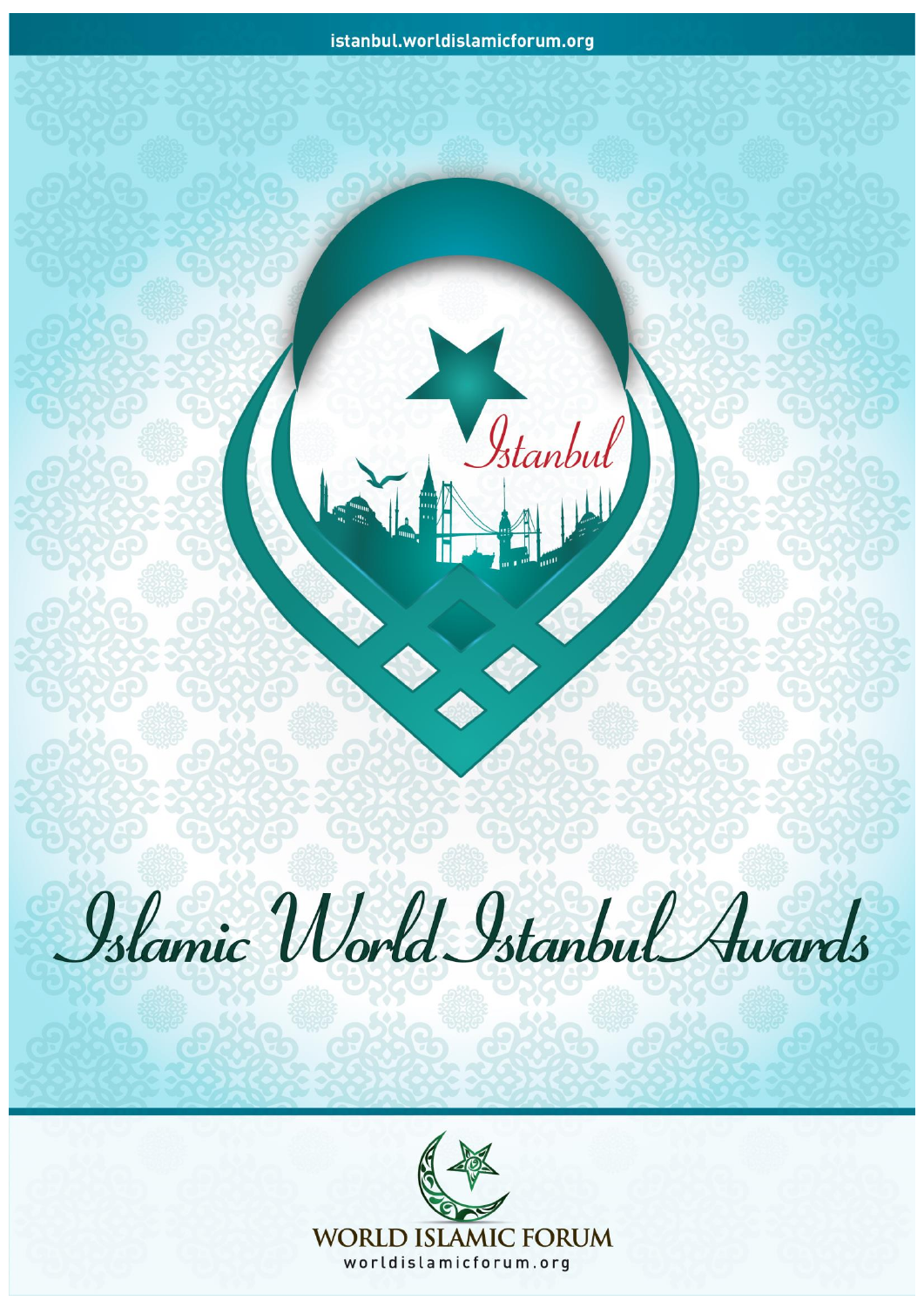

## **ISLAMIC WORLD ISTANBUL AWARDS**

## **PRESENTATION**

The **World Islamic Forum** (WIF), led by the **Turkish Asian Center for Strategic Studies** (TASAM), is a global organization which gathers representatives of member countries of the **Organization of Islamic Cooperation** (OIC) OIC, opinions leaders from the Islamic world, think tanks and nongovernmental organizations within the frame of multi-dimensional issues and strategically contributes to the deepening of common agenda and socio-economic integration.

The First Forum Meeting was conducted in 2010 in Istanbul by the OIC in cooperation with TASAM. With the declaration accepted at the end of the first Forum, the **Islamic Think Tanks' Platform** (ISTTP) was established to bring together knowledge and experiences of think tanks of the Islamic countries to activate joint communication and cooperation opportunities. Under various topics, each year Forum Meetings were held in different cities such as Istanbul, Baku, Cairo, Bagdad, Islamabad and Yezd by the ISTTP. With the declaration adopted at the end of the 6<sup>th</sup> Forum Meeting which was conducted in 2015 in Islamabad, it has been decided to change activity's title to the World Islamic Forum (**WIF**) to make it more inclusive. The WIF aims to develop political, scientific, economic and cultural cooperation in order to contribute maintaining global peace, democracy and stability, by increasing interaction within the Islamic world. It has a reference mentality which explains Islam as a religion that refuses terror and extremism, and that defends to be peaceful, tolerant and balanced.

During the Forum and its Wise Persons' Meetings, the **WIF** decided to determine and reward individuals and institutions who strengthen Islamic world's vision, depth and integration. Thus, the **Islamic World Istanbul Awards**began to be given annually in the categories such as; state, diplomacy, business, science, culture, art, technology, strategy, sports and public diplomacy. The First Awards Ceremony was made during the  $6<sup>th</sup>$  World Islamic Forum Meeting in Pakistan in 2015. The Second Awards Ceremony took place within the World Muslim Women Summit in Malaysia in 2016.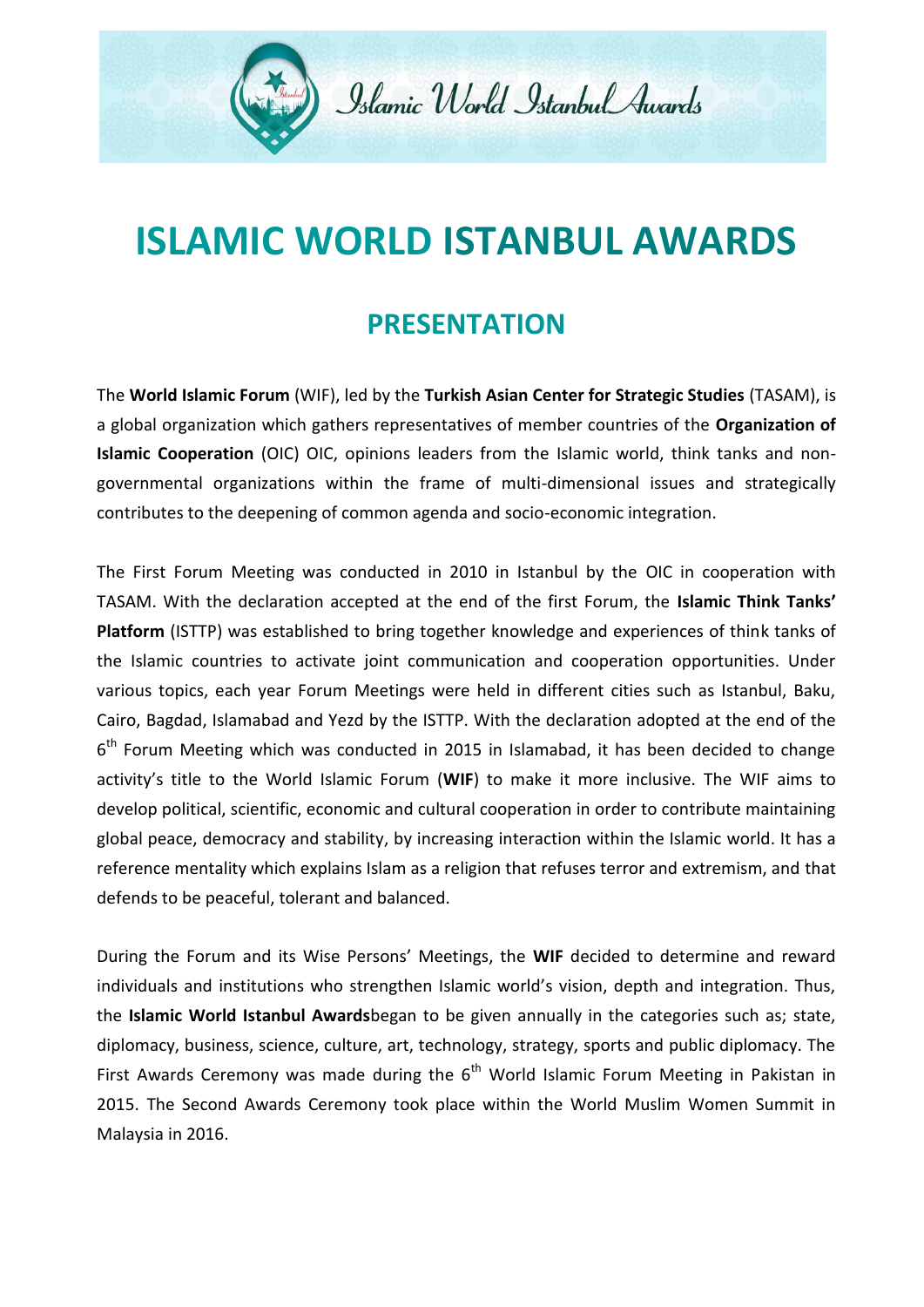

## **OBJECTIVES**

The main objectives of **Islamic World Istanbul Awards** which aim to determine and reward those who have contributed to our Islamic identity and unity in the fields such as **state, diplomacy, business, science, culture, art, technology, strategy, sports, public diplomacy** in Islamic World; are as follows:

- Increasing the prestige of Islamic World and its people

- Strengthening Islamic identity and culture; promoting Islamic culture to the world
- Maintaining solidarity and brotherhood among Muslims who are located around the world
- Promoting the finest artworks of Islamic culture all around the world
- Paving the way for scientific initiatives and technological advancements in Islamic World
- Providing basis for innovation and new perspectives
- Contributing to the development of Islamic World particularly in politics and economy
- Supporting the works of art and products that are related to Islamic culture
- Encouraging talented people who can represent Muslim identity at international platforms
- Providing Muslims to share their experiences and knowledge who are located around the world
- Gathering the positive values of Muslim people under a strong organization
- Becoming a worldwide known and prestigious award ceremony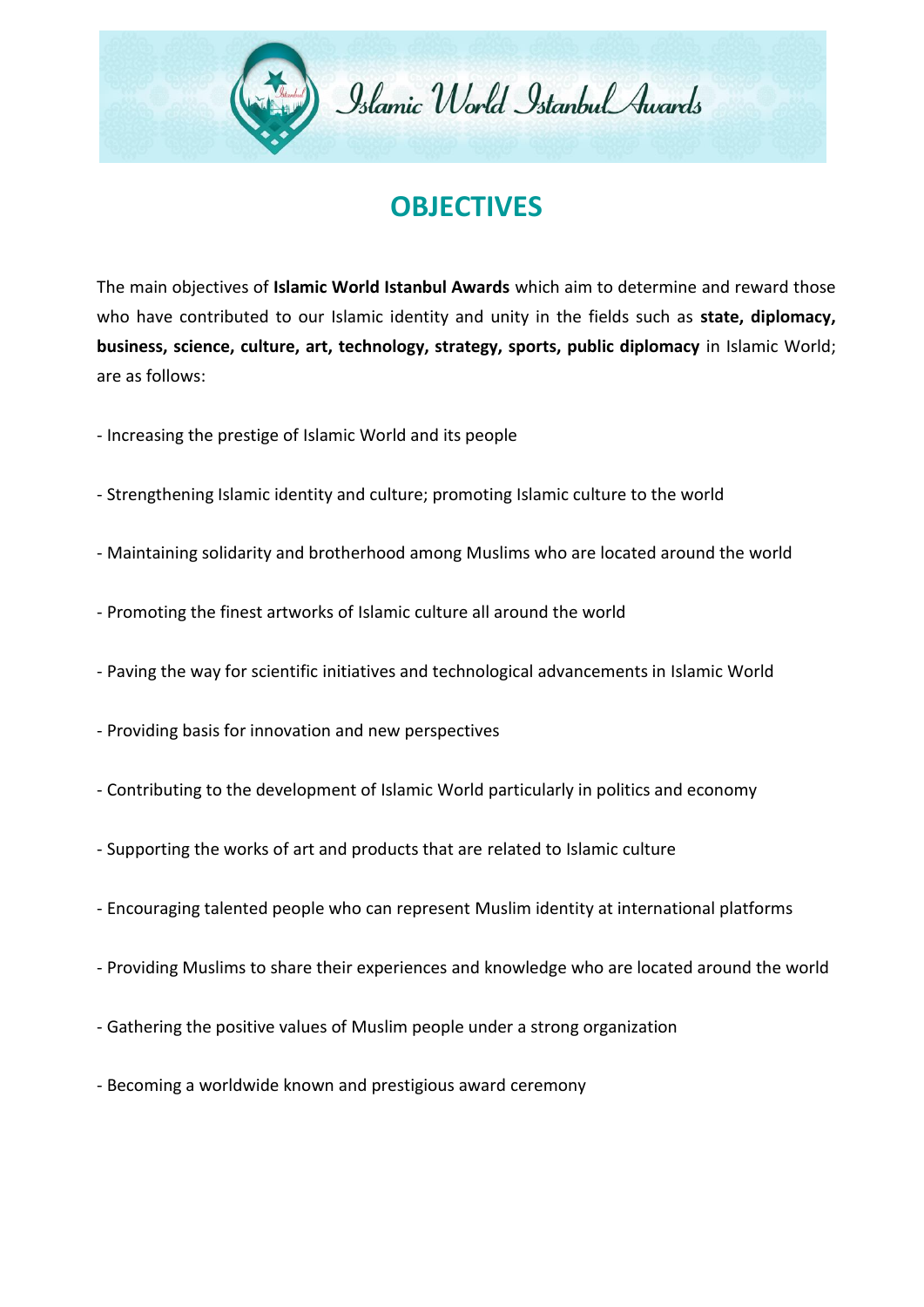

## **CATEGORIES**

#### **Istanbul "State" Award**

This award will be granted to honor statesmen and their countries that have contributed to the socioeconomic integration in Islamic World.

#### **Istanbul "Special" Award**

This award that is limited to one name each year will be granted to honor persons or institutions that have contributed to the Islamic World via strategic mission.

#### **Istanbul "Diplomacy" Award**

This award will be granted to honor diplomats and diplomatic institutions that have contributed to the socioeconomic integration in Islamic World.

#### **Istanbul "Business" Award**

This award will be granted to honor successful businessmen and companies that have contributed to the socioeconomic integration in Islamic World.

#### **Istanbul "Science" Award**

This award will be granted to encourage and honor scientists and scientific institutions that have prepared Islamic World to the necessities of the time and have contributed to the creation of a vision in Islamic World with their scientific studies.

#### **Istanbul "Culture" Award**

This award will be granted to encourage and honor cultural representatives and institutions that have contributed to the development of Islamic World's cultural vision in the international arena.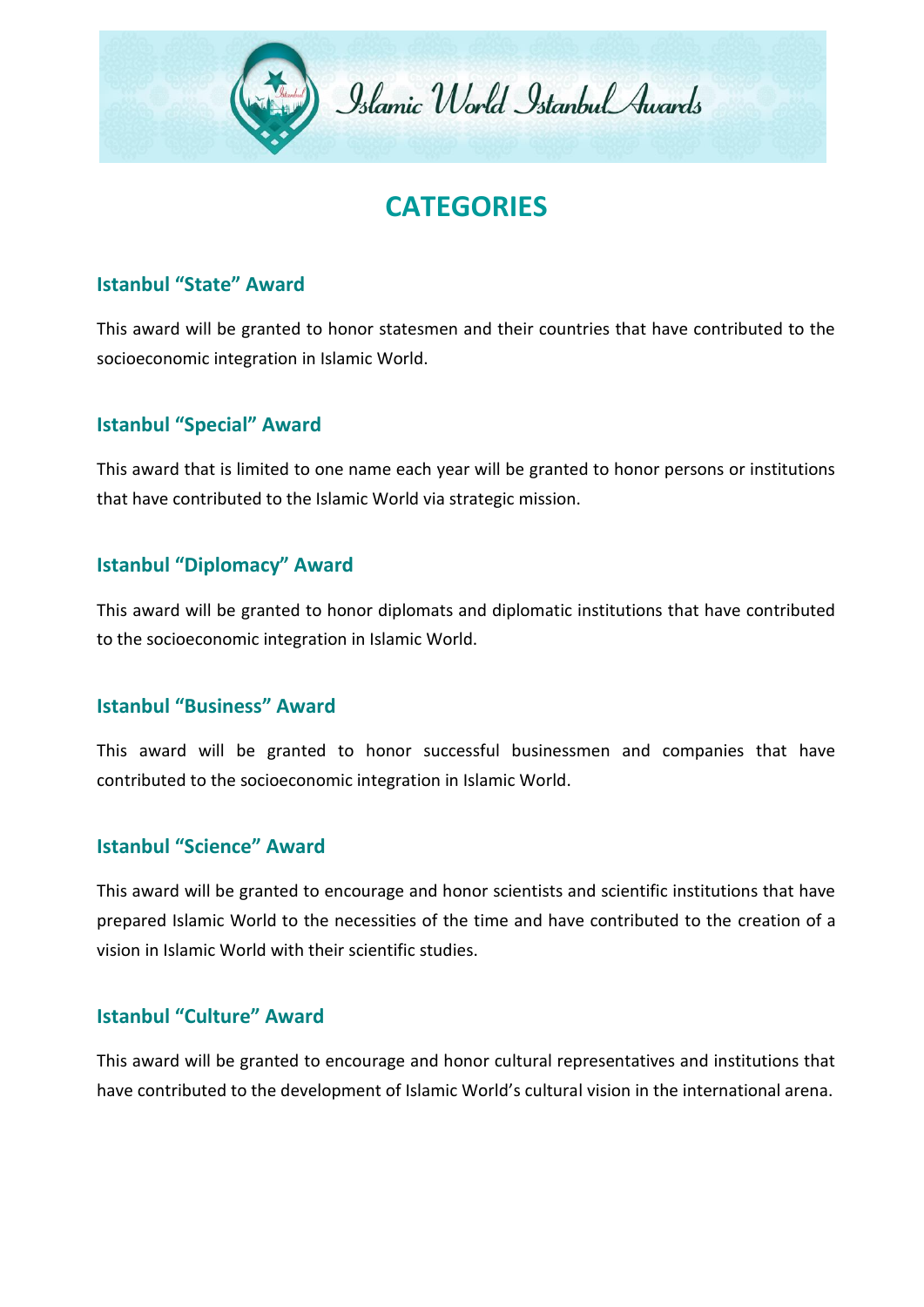

#### **Istanbul "Art" Award**

This award will be granted to honor and encourage successful artists and institutions that have contributed to the expansion of Islamic Aesthetics Style globally with their works of art.

#### **Istanbul "Technology" Award**

This Award will be granted to successful researchers, inventors and institutions that have contributed to the technological advancement of humanity with their technical innovative studies and inventions.

### **Istanbul "Strategy" Award**

This award will be granted to honor and encourage bureaucrats, statesmen, politicians and institutions that have contributed to the strategic vision of Islamic political sphere and have carried Islamic World to the future with their successful decisions, activities and policies.

#### **Istanbul "Sports" Award**

This award will be granted to honor and encourage successful sportsmen that have made name for themselves in both regional and global scales in Islamic World.

#### **Istanbul "Public Diplomacy" Award**

This award will be granted to honor journalists and institutions that have contributed to socioeconomic integration in Islamic World.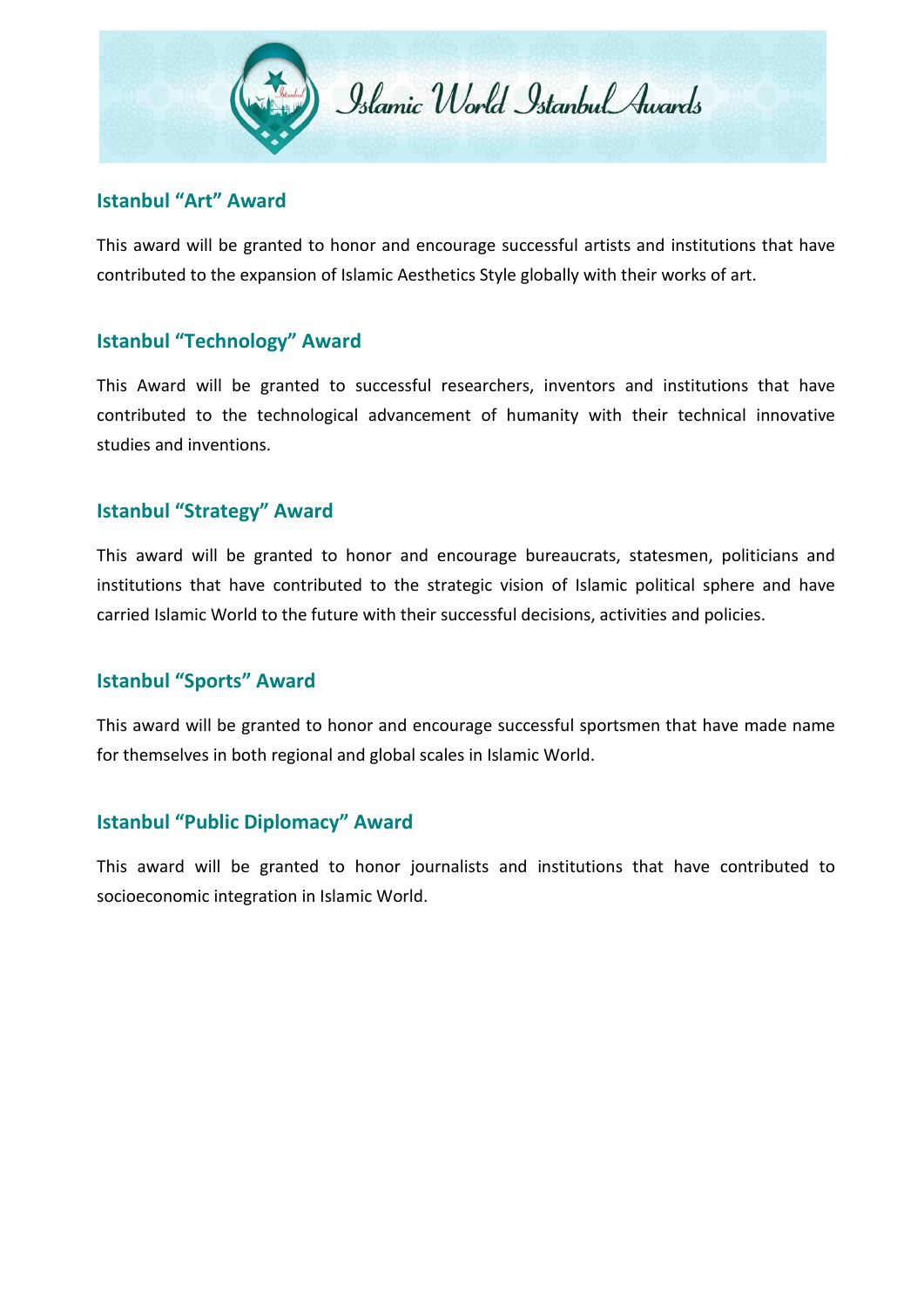

## **RUDIMENTS**

#### **Award Council**

An Award Council will be established with the participation and consultation of ISTTP Wise Persons Council and all of its bodies and institutional partners. The consultation process will be conducted by Office of Secretary General of ISTTP and with least bureaucracy and highest contribution; high participation will be tried to maintain. Latest technological communication opportunities will be used at maximum level during management of this process within ISTTP Network.

#### **Determination of Nominees**

As particular persons and institutions can be nominated by all partners; also with surveys and nominations from outside of ISTTP and Think Tanks Forum of the OIC Countries, a candidate list can be prepared. In case of necessity; the opinions of universities and scientific intuitions can be taken into consideration. While determining the nominees; elected representatives can conduct interviews with nominees.

#### **Determination of Rudiments**

ISTTP Wise Persons Board will meet before and after every Forum and make evaluation in order to determine the nominees, categories and the quality of the awards. The awards will be granted to the nominees within the agenda of the Forum ever year.

#### **Quality of the Awards**

Awards will be granted as specially designed objects and certificates.

#### **Principles with Regards to Granting Awards**

**ISTTP** is a peaceful international organization which puts emphasis on economic, social, scientific and cultural cooperation and adopts a realistic, consistent and **humane globalization** phenomenon under **the theme of solidarity and brotherhood**.